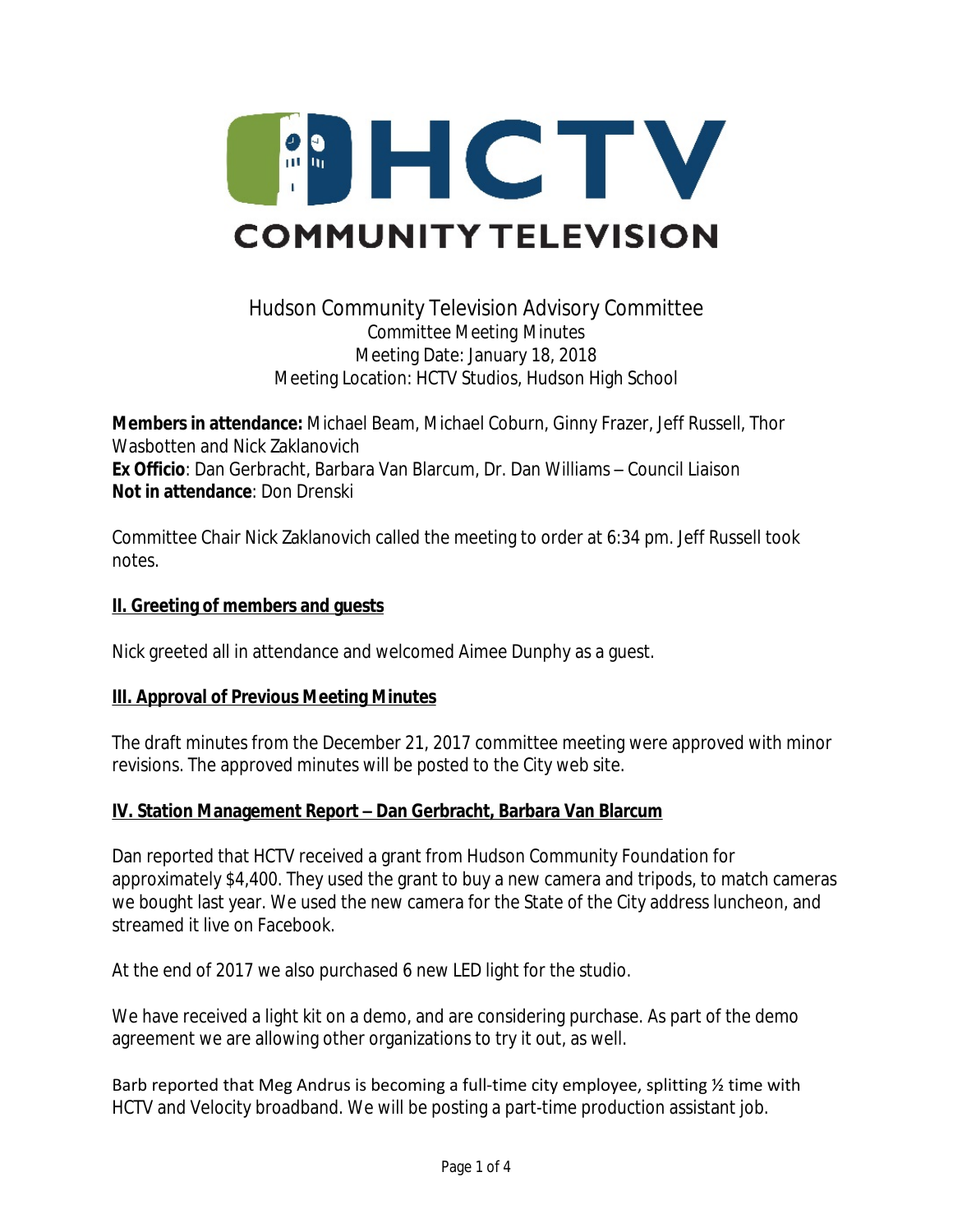We produced the HHS Girls Basketball game. We have upcoming games and are looking for HCTV-AC members to volunteer to help with the productions.

Dan provided an updated budget for the year.

The Digital Media Production II classes for HHS students have begun under Mike Ondash. Currently they have 4 students. They will produce a show with Phil Herman with him interviewing students. We also have permissions to take the students off-site for location production.

We are looking to apply for another grant from the Burton. D. Morgan Foundation to upgrade our Community Bulletin Board. The equipment, the Carousel from Tightrope Media, could be used by different organizations in town including the Hudson Visitor Center, Hudson Library, Hudson City Schools. Cost of the system is estimated at \$15,000 to \$20,000. Discussion followed on various aspects of the system, the grant proposal and use of the system by other organizations. Deadline for the grant application is February 15<sup>th</sup>.

In Programming News: the Hudson Cooks program will continue in February and March. Appreciology with Tom Speaks is continuing with 15-20-minute segments. Other programs include Forum 360, Retirepreneur and programming by Gloria Dei Lutheran Church.

Mike Ondash has agreed to have his students work on the Friends of HCTV logo.

Dan presented his revised Rules for Public Access Programming. Committee members offered minor revisions. Michael Beam suggested including a "don't" section to explain to producers rules regarding calls-to-action in their sponsorship messages. Ginny suggested adding a training requirement. Additional discussion and suggestions followed.

Dan discussed our on-demand service. We currently pay \$4,176 to Viebit for our live stream and video-on-demand service. Dan has researched Vimeo and YouTube as alternative service providers. Vimeo Business is about \$600 per year. YouTube's service carries advertising. Dan prefers the Vimeo offering for their quality, user interface and other features. Avon Lake Community Television is currently on Vimeo. Michael Beam likes Vimeo because it integrates with a lot of devices and web services. Additional discussion generally favored switching our ondemand service to Vimeo. Our Viebit account renews in July, but Dan would like to start loading content onto Vimeo to begin populating it, so we're ready to make the switch.

Ginny suggested approaching Hudson Life magazine about doing an article on HCTV.

### **V. Friends of Hudson Community Television**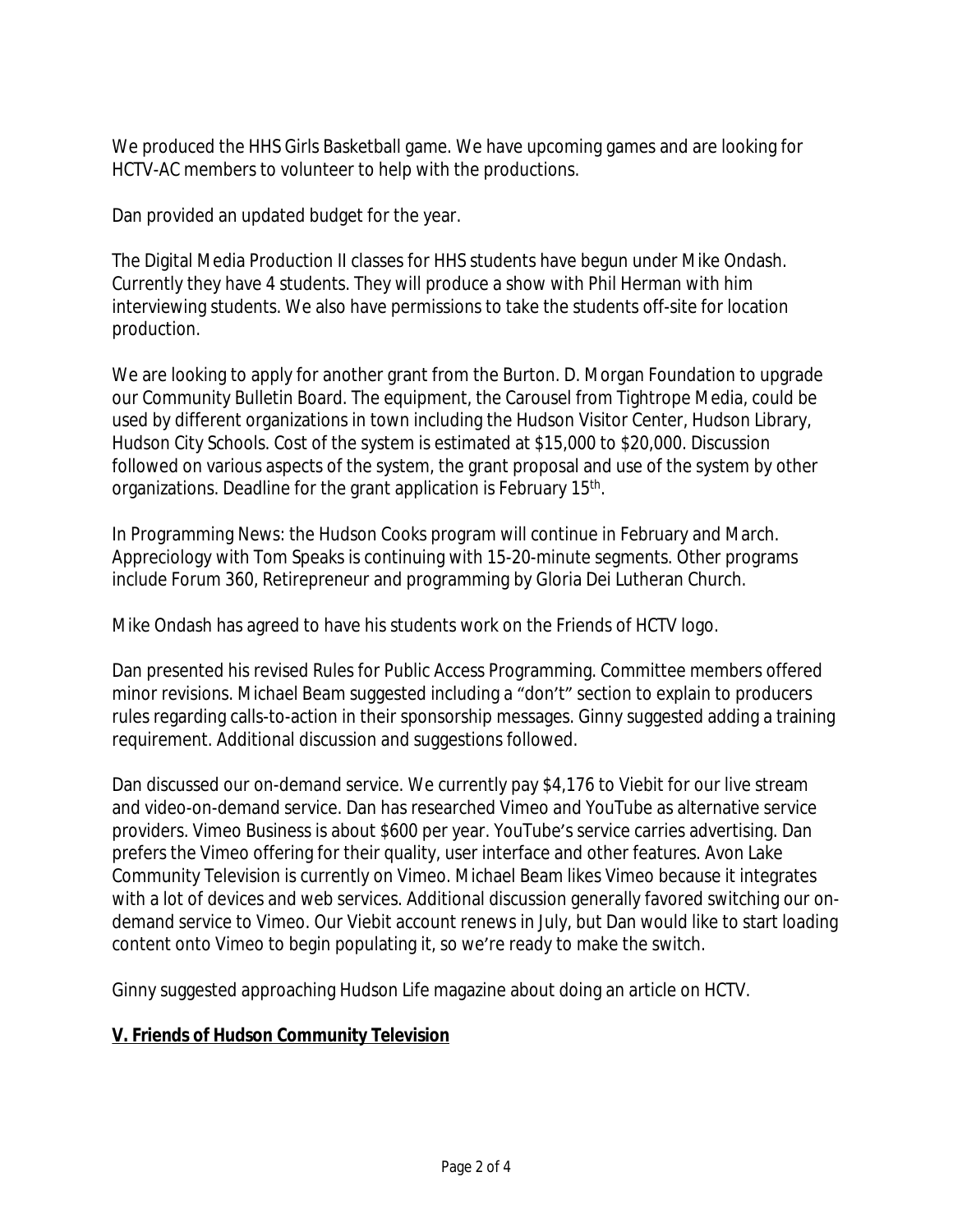Next meeting is on February 15<sup>th</sup>, immediately following the HCTV-AC meeting. Our next meeting will be attended by Rhonda Kadish, president of Friends of Hudson Parks, to provide insight about how they do things.

Ginny and Kristin Andrus met to begin putting together a list of possible grantmaking organizations to contact.

Nick established a bank account at Huntington Bank. Nick is also working on the website, but will not go live until we have a logo. Nick attended a non-profit class at the Hudson Library and will share that information.

### **VI. New Station Promotional Brochure**

Jeff provided revised copy based on suggestions from the last meeting. Barbara will forward the copy to Brian Diehl to put it into a layout design.

Jeff will also work on a second brochure that is focused on programming on HCTV. Working title is "What's on HCTV Tonight" with short descriptions of some of the regular programming including High School Sports and Concerts, Good Day in Hudson, Half-Hour Show, Ultimate Game Challenge, Hudson Cooks and others.

### **VII. New Access Program Ideas**

Tom Vince is planning a major production about Ty Cobb. Tom is also doing a new talk on Benjamin Franklin, that Nick and Allyn will produce.

Hudson Library has restated its "In the Eyes of an Artist" series, starting with Victor Schrekengost, that Nick is working on. Also, Nick noted that a museum in Paris saw one of the series programs and asked the lady who produces it to come and produce a documentary. So, our video created an opportunity. We will record a premier event at the library.

The Slime Video by Aimee's daughter is still in negotiations, waiting to green light.

### **VIII. Previous Meeting Follow-Up**

Dan provided follow-up on having the new HCTV logo used on the Spectrum program guide. He's also calling Spectrum to provide better program information for HCTV on the guide.

Dan also reported that adjustments have been made in the audio processing on the government channel. Dan also provided some follow-up on the move to the Pasco building. Also, HCTV may be moved out of Public Works and under IT. Dan Williams will check into it and hopefully provide more information to the committee. Stay tuned.